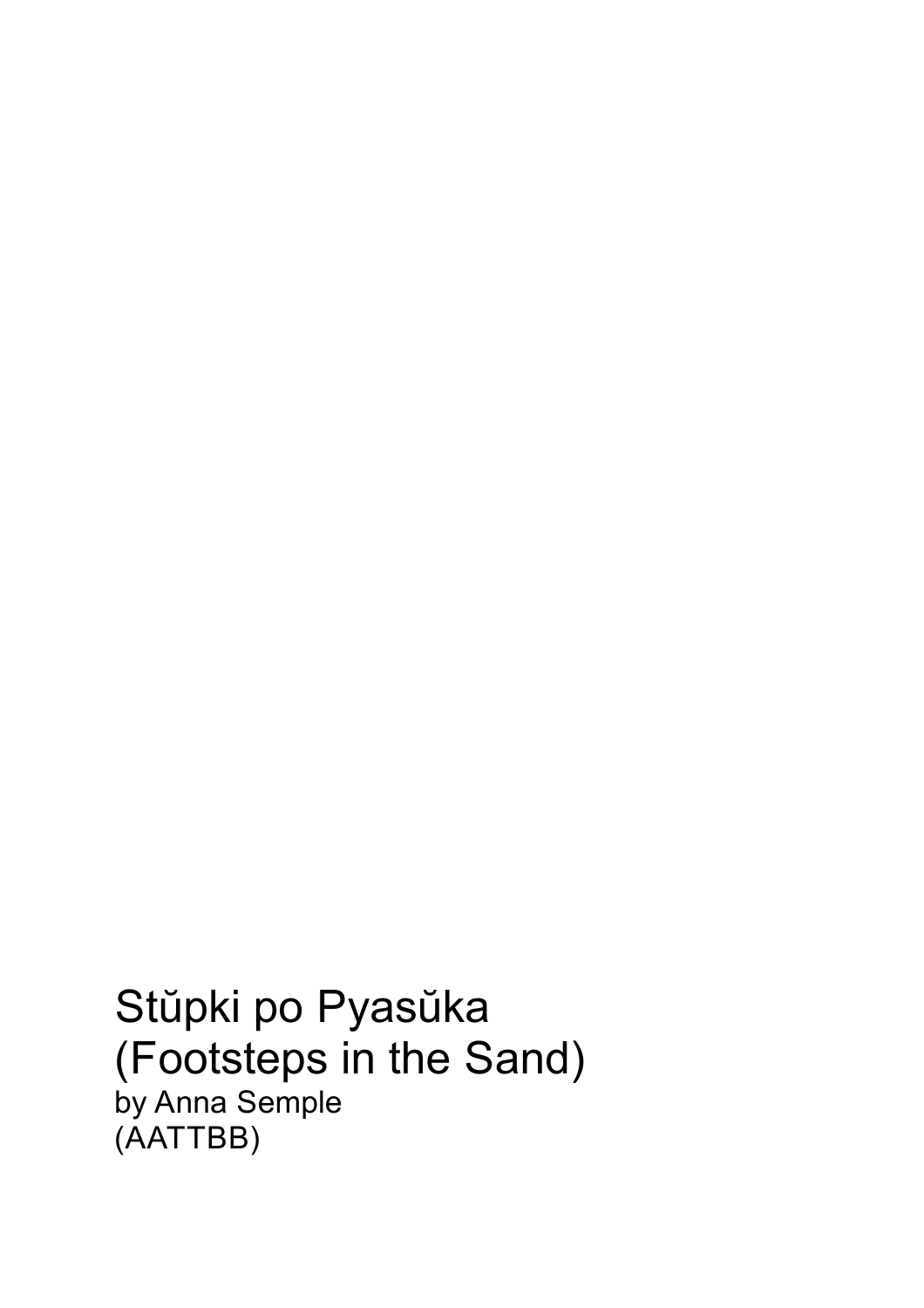Stůpki po Pyasůka

Vǔlnite verolomno mi govoryat i grůmoglasno vyatůnít priglasa, v svirepiya im razkaz nyama khora, ni bogove. Tam v taǐnstvena sǔglasnost

voda i prǔst i vǔzdukh sa se splavili i v byasnata im iznachalma radost materiyata chudotvorno ozhivyala. Taka ze pǔv pǔt sǔshtestva prolazili,

krile rastvorili, za da givdigne vǔzdukhǔt, kraka razgǔnali da stǔpyat na zemyata i v razmnozhavashtata im se mnogdyudnost sred tyakh yavili se můzhůt, zhenata,

v more - leviyatan, v nebe - zhav ptitsa, po skalni stenopsi - bogave se razhdali, zhenata i mǔzhǔt, ot razuma si slisani, zapochnali da slavyat svoyata vazhnost...

No tuk kǔdeto na brega zemyata v obyatiyata na okeana se raznezhva vǔlnite mi napomnyat, che sledata dori chovek da ya ostavi, pak izchezva. Footsteps in the sand

The waves are telling me perfidiously and the wind joins in with thunder, in their ferocious narrative there are no people, no gods. There in mysterious agreement

water and earth and air have merged and in their furious primordial joy matter miraculously comes to life. Thus, for the first time, creatures started creeping out

> wings spread to float on air, legs unfolded to step firmly on the ground and in their multiplying multiplicity among them came Man, and Woman,

in the sea - Leviathan, in the sky - a fire bird, in rock frescoes gods were born, Woman and Man, baffled by reason, began to celebrate their own importance ...

But here where the land on the shore dissolves in the arms of the ocean the waves remind me that the trail, even if one leaves it, is brief and then gone.

Vallery Vergilov (b.1956)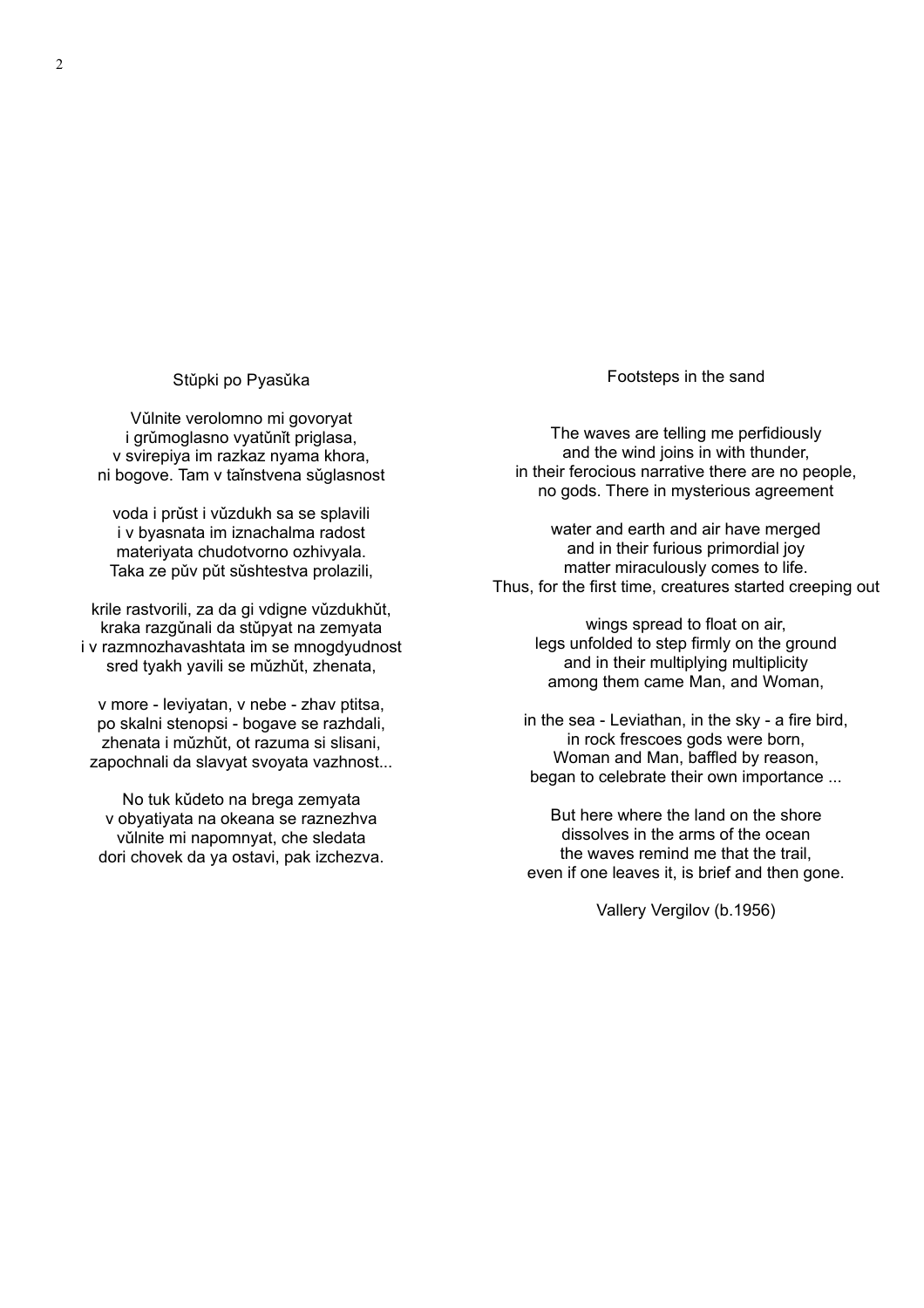## Notes:

Stemless notation - indicates free rhythm. This should be sung in the style of chant.

Glissando line - indicates portamento. These should be sung lightly and lastapproximately half of the value of the note which preceeds it.

Grace notes - These should be sung quickly and on the beat, but not accented.

Boxed notation - indicates that the enclosed notes should be sung independently of other singers and conductor. In tutti sections singers should not enter at the same time, but give each other space. In soli sections the soloists similarly stagger their entries. Where the notes within the box are stemless, they should be sung in free rhythms. The cell should be sung only once, unless otherwise indicated.

Forward arrow - indicates that the boxed cell should be repeated until conductor indicates the final notes should be held.

Tr\* - A trill with an asterisk indicates a 'Monteverdi-style' trill where the singer re-iterates the same note as quickly as possible for the length written.

Cross-head notation - words are whispered with no pitch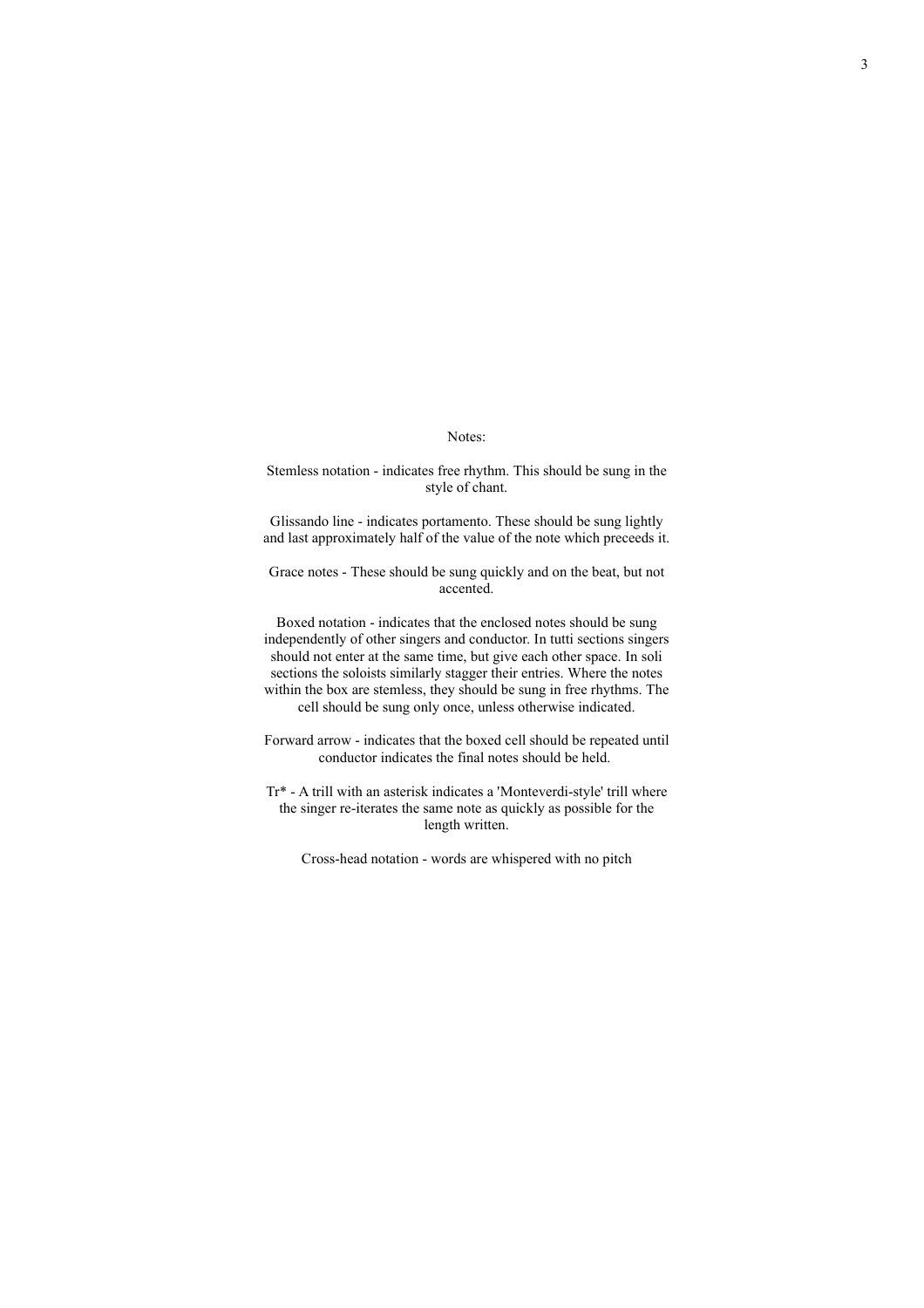Commissioned by the Master and Fellows of St John's College, Cambridge, with generous support from Paul & Joanna Lindsell and Jeremy & Jodie Podger. *First performed by St John's College Choir directed by Andrew Nethsingha, on Wednesday 5th June 2019.*



o - kea - kea - na, o - kea - - - na